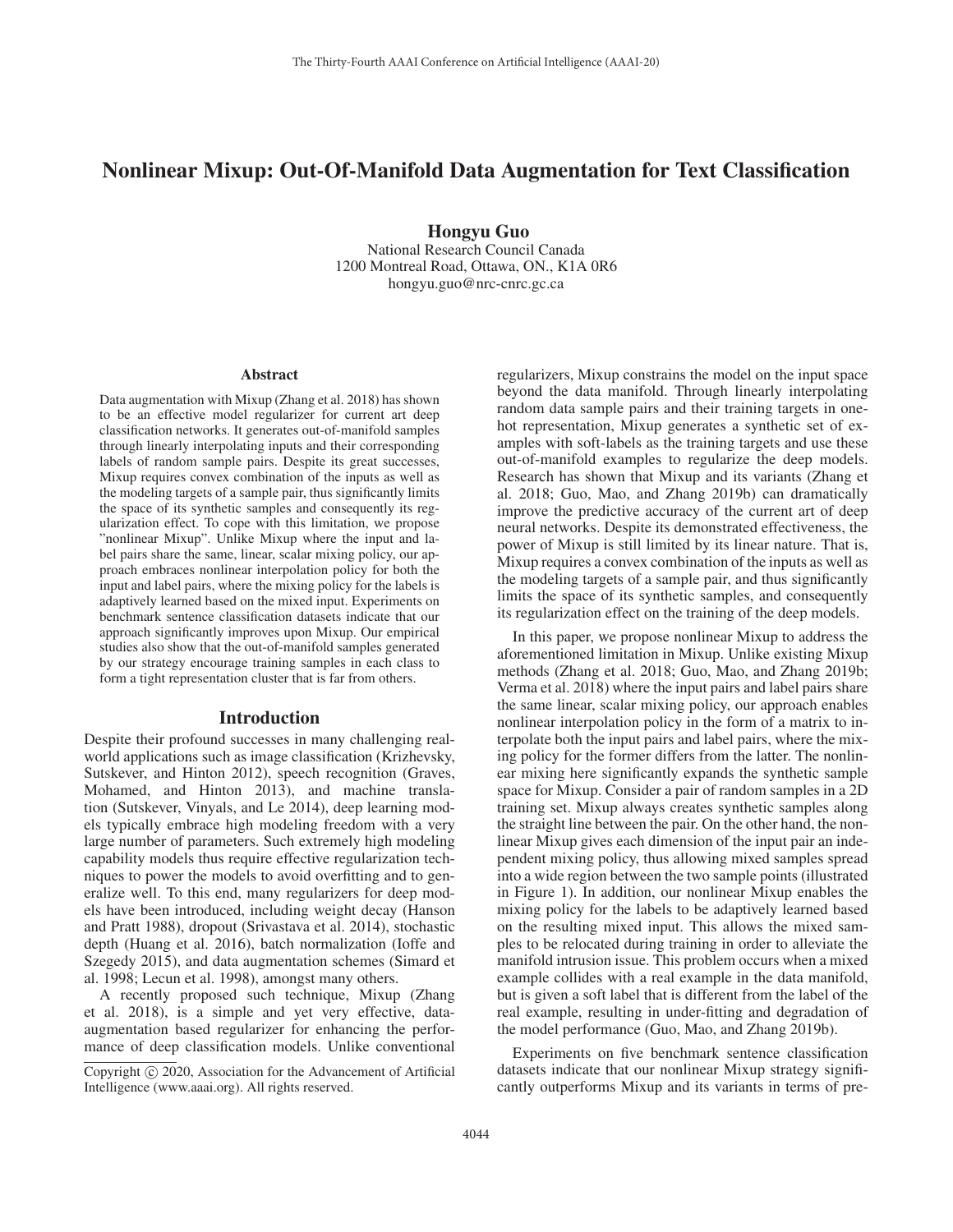dictive accuracy. Our empirical studies also show that the out-of-manifold samples created keep tuning the networks long after the training error on the original training set is minimal, encouraging the learning to generate, for each class of the training samples, very tight representation cluster that is far from other clusters.

## Nonlinear Mixup for Text Classification

In this section, we first briefly describe the original Mixup and then introduce the proposed nonlinear Mixup in details.

## Mixup and wordMixup

Mixup was first introduced by Zhang et al. (Zhang et al. 2018) for image classification. In a nutshell, Mixup enhances the training of deep classification models by generating synthetic samples through linearly interpolating a pair of training samples as well as their modeling targets. Given a pair of samples  $(x^i; y^i)$  and  $(x^j; y^j)$  from the original training set, where  $x$  denotes the input and  $y$  the one-hot encoding of the corresponding class of the sample. Mixup generates a synthetic sample as follows.  $\begin{align} \begin{array}{c} i \\ e \\ 0 \end{array} \end{align}$ <br>m  $\widetilde{x}$  $\begin{bmatrix} \mathfrak{D} \mathfrak{n} \ \mathfrak{D} \mathfrak{n} \end{bmatrix}$   $\begin{bmatrix} \widetilde{x} \ \widetilde{y} \end{bmatrix}$ 

$$
\widetilde{x}^{ij} = \lambda x^i + (1 - \lambda)x^j \tag{1}
$$

$$
\widetilde{y}^{ij} = \lambda y^i + (1 - \lambda)y^j \tag{2}
$$

where  $\lambda$  is the mixing policy for mixing both the inputs and modeling targets of the sample pair, and it is a *scalar*, sampled from a Beta $(\alpha, \alpha)$  distribution with a hyper-parameter  $\alpha$ . The generated synthetic data are then fed into the model for training to minimize the loss function. It is worth noting that unlike the one-hot *hard label* from the original data set, Mixup creates samples with *soft-label* to indicate the possibilities of belonging to multiple classes. Those *soft-labelled* synthetic samples are clearly outside of the manifold of the original *hard-labelled* training data. In other words, Mixup regularizes the deep models by imposing constraints on the model by making use of the regions in the input space of the model that are outside of the data manifold. These synthetic samples are termed out-of-manifold samples in (Guo, Mao, and Zhang 2019b), which differ from conventional synthetic samples associated with one-hot representation labels.

Figure 1: Illustration of sample space for nonlinear Mixup and Mixup for a pair of samples in a 2-dimensional space. For Mixup, the synthetic samples are created along the red line, and the nonlinear Mixup can create samples anywhere within the green rectangle.



Inspired by its great successes in the image domain, the linear Mixup was recently adapted for sentence classification in (Guo, Mao, and Zhang 2019a). The method is termed

wordMixup. Unlike image which is consist of pixels, sentence is composed of a sequence of words and typically a sentence representation is constructed to aggregate information from those words. As an example, in the widely used CNN (Kim 2014) model, a sentence is first represented by a sequence of word embeddings, and then convolutional operations are operated on those embeddings to generate the sentence representation. Next, the resulting sentence embeddings are then passed through a soft-max layer to generate the predictive distribution over the provided  $c$  different target categories or classes.

In wordMixup, all sentences are first zero padded to the same length and then interpolation is conducted on the word embeddings level. In specific, given a piece of text, such as a sentence with N words. It can be represented as a matrix  $B \in R^{N \times d}$ . Each row of the matrix corresponds to one word, which is represented by a d-dimensional vector as provided either by a learned word embedding table or being randomly generated. In the wordMixup setting, a pair of samples  $(B^i; y^i)$  and  $(B^j; y^j)$  are given, where  $B^i$  and  $B<sup>j</sup>$  denote the embedding vectors of the input sentence pairs  $x^i$  and  $x^j$ , and  $y^i$  and  $y^j$  denote the corresponding class labels of the samples using one-hot representation. With such a pair of sentences, wordMixup performs the linear interpolation process as follows:  $\begin{array}{c}\n\text{as} \\
\text{as} \\
\text{as} \\
\text{as} \\
\text{as} \\
\text{as} \\
\text{as} \\
\text{as} \\
\text{as} \\
\text{as} \\
\text{as} \\
\text{as} \\
\text{as} \\
\text{as} \\
\text{as} \\
\text{as} \\
\text{as} \\
\text{as} \\
\text{as} \\
\text{as} \\
\text{as} \\
\text{as} \\
\text{as} \\
\text{as} \\
\text{as} \\
\text{as} \\
\text{as} \\
\text{as} \\
\text{as} \\
\text{as} \\
\text{as} \\
\text{as} \\
\text{as} \\
\text{as} \\
\text{as} \\
\text$  $\begin{array}{c} \circ, \ \circ, \ni \widetilde{y} \end{array}$ 

$$
\widetilde{B}^{ij} = \lambda B^i + (1 - \lambda)B^j \tag{3}
$$

$$
\widetilde{y}^{ij} = \lambda y^i + (1 - \lambda)y^j \tag{4}
$$

Where the  $\lambda$  is the scalar mixing policy for mixing both the inputs and modeling targets of the sample pair. The same as that in the Mixup, the  $\lambda$  here is a *scalar*, sampled from  $\widetilde{y}^{ij} = \lambda y^i + (1 - \lambda)y^j$  (4)<br>Where the  $\lambda$  is the scalar mixing policy for mixing both the<br>inputs and modeling targets of the sample pair. The same<br>as that in the Mixup, the  $\lambda$  here is a *scalar*, sampled from<br>a Bet W ir as  $\tilde{y}$  $\tilde{y}^{ij}$ ) is then used for training, such as passing through a CNN model  $f_{\varphi}$  (parameterized with  $\varphi$ ) to generate the mdimensional sentence embedding  $S^{ij} \in R^m$ : ion. The res<br>training, su<br>meterized wi<br>embedding  $S^{ij} = f_{\varphi}(\tilde{B})$ 

$$
S^{ij} = f_{\varphi}(\widetilde{B}^{ij})
$$
 (5)

Finally, a linear fullyconnected layer  $W \in R^{c \times m}$  produces the distribution over the  $c$  classification classes: e c class<br>= soft:<br>ropy los<br> $E = \tilde{y}$ 

$$
\ddot{y}^{ij} = softmax(WS^{ij})\tag{6}
$$

For training, cross entropy loss  $E$  is used by wordMixup:

$$
E = \tilde{y}^{ij} \log \ddot{y}^{ij} \tag{7}
$$

## Nonlinear Mixup

Similar to wordMixup, the nonlinear Mixup also mixes sample pairs on the word embedding level. But unlike word-Mixup, where all the words share the same *scalar* mixing policy  $\lambda$ , nonlinear Mixup deploys a separate mixing policy for each of the dimensions of each of the words in a given sentence. That is, for a sentence represented by  $B \in R^{N \times d}$ , the mixing policy for the nonlinear Mixup is a *matrix*  $\Lambda \in R^{N \times d}$ , where each element of  $\Lambda$  is independently sampled from a Beta $(\alpha, \alpha)$  distribution. The mixing of inputs for the nonlinear Mixup is computed as follows.  $\begin{array}{c}\n\text{he} \\
\text{Re}\ \text{H} \\
\text{He} \\
\widetilde{B}\n\end{array}$ 

$$
\widetilde{B}^{ij} = \Lambda \circ B^i + (1 - \Lambda) \circ B^j \tag{8}
$$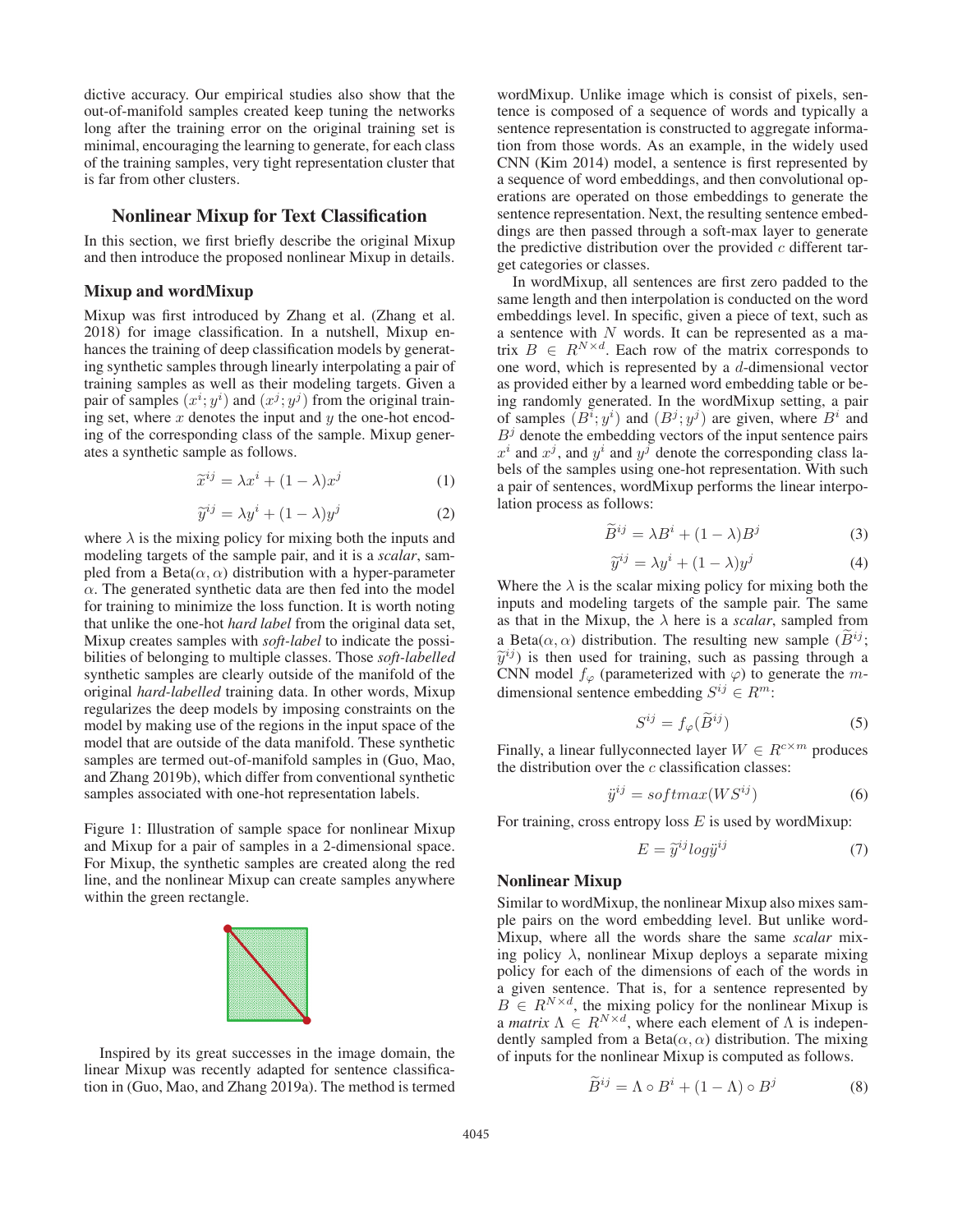where ○ denotes the Hadamard product.

With the mixing policy as a *matrix* instead of a *scalar*, the synthetic sample space for the nonlinear Mixup and Mixup for a pair of samples in a 2-dimensional space can be illustrated in Figure 1. For the linear Mixup, the synthetic samples are created along the *red* diagonal line, and the nonlinear Mixup can create samples anywhere within the *green* rectangle. As a result, the input space of the synthetic samples created by the nonlinear Mixup is much larger than that of the linear Mixup, thus enforcing further constraints and potentially providing better regularization for the training.

Label Embedding One more problem needs to be resolved for the nonlinear Mixup. That is, the mixing policy now is a matrix instead of a scalar, which cannot be directly applied to the one-hot label pairs due to the dimension difference between the input and the target. To cope with this challenge, we adopt the idea of label embedding (Bengio, Weston, and Grangier 2010). In specific, we use a vector  $z \in R^k$  to encode the one-hot representation of the modeling target y. That is, a matrix  $M \in R^{c \times k}$  is used to represent the modeling targets where each of the  $c$  categories is encoded as a  $k$ -dimensional vector  $z$ . To prevent the set of  $c$  k-dimensional label vectors from being too close to each other, a Gram-Schmidt process (Pussell and Trimble 1991) is performed to obtain an orthogonal set of label vectors in M.

Policy Mapping Function With the above label embedding strategy, the mixing policy for the modeling targets of a sample pair in the nonlinear Mixup is created by a Policy Mapping Function  $F$  as follows. Wit<br>:y f<br>Mi<br>'s.<br>( $\widetilde{B}$ ding strategy, the mixing policy for the modeling targets of<br>a sample pair in the nonlinear Mixup is created by a Policy<br>Mapping Function F as follows.<br> $\Phi = F(\tilde{B}^{ij})$  (9)<br>where the input for F is the mixed input  $\tilde{B}^{$ 

$$
\Phi = \mathcal{F}(\widetilde{B}^{ij})\tag{9}
$$

ing Equation 8, and  $\Phi$  has the same dimension as the label embedding z. In this way, the mixing policy for the modeling targets is based on the mixed input, which allows the model to adaptively assign, based on the mixed inputs, the proper modeling targets for the synthetic samples, namely proper modeling targets for the synthetic samples, namely<br>relocating them in the input space. Such relocation capabil-<br>ity greatly benefits the nonlinear Mixup model as will be<br>discussed in the experimental section. In pr ity greatly benefits the nonlinear Mixup model as will be discussed in the experimental section. In practice, the  $\overline{F}$  can be simply implemented as a Sigmoid function  $\sigma$  as

$$
F_{\theta}(\widetilde{B}^{ij}) = \sigma(\theta \operatorname{vec}(\widetilde{B}^{ij}))
$$
 (10)

here vec denotes the matrix vectorization operation and  $\theta \in$  $R^{k \times t}$  ( $t = N \times d$ ) is the parameters that will be learned as part of the model. In other words, by tuning the  $\theta$ , the nonlinear Mixup is able to assign the proper modeling target labels to its synthetic samples.  $\frac{\mathbf{u}}{\mathbf{s}}\text{ }$ stig $\frac{\mathbf{g}}{\widetilde{z}}$ 

With the mixing policy for the label pairs in Equation 9, the mixed label for the newly created sample is computed as bels to its synthetic samples.<br>With the mixing policy for the label pairs in Equation<br>e mixed label for the newly created sample is computed<br> $\tilde{z}^{ij} = \Phi z^i + (1 - \Phi)z^j$  (1<br>Equations 8 and 11 give us the resulting new samp

$$
\tilde{z}^{ij} = \Phi z^i + (1 - \Phi) z^j \tag{11}
$$

Equations 8 and 11 give us the resulting new sample  $(B^{ij})$ ; theorem  $\tilde{z}^{ij}$ ), which is then passed through the sentence embedding encoder  $f_{\varphi}$  to generate the m-dimensional sentence embedding  $S^{ij} \in R^m$ : give us the ressed through<br>set the m-dimension of the m-dimension of  $S^{ij} = f_{\varphi}(\tilde{B})$ 

$$
S^{ij} = f_{\varphi}(\widetilde{B}^{ij}) \tag{12}
$$

Parameter Optimization At the last step of the nonlinear Mixup, a linear fullyconnected layer  $W \in R^{k \times m}$  produces the predicted  $k$ -dimensional class vector over the  $c$  classification classes:

$$
\ddot{z}^{ij} = W S^{ij} \tag{13}
$$

For training, we minimize the negative-cosine loss between the prediction vector  $\ddot{z}^{ij}$  and its true label vector tr<br>c:<br>たいご  $^{ij}$ , through optimizing the set of parameters of the model  $(\theta, \varphi, W, M, B)$  with gradient descent: inimize the r<br>vector  $\ddot{z}^{ij}$  and<br>g the set of pradient descendent<br> $E = -\ddot{z}^{ijT}\tilde{z}$ 

$$
E = -\ddot{z}^{ijT} \widetilde{z}^{ij} \tag{14}
$$

It is worth noting that, although there are many degrees of freedom (i.e.,  $\theta$ ,  $\varphi$ ,  $W$ ,  $M$ , and  $B$ ) for optimizing the model to drive down the cosine loss between  $\ddot{z}^{ij}$  and  $\ddot{z}^{ij}$ . However, due to the need to reduce the losses for both the real samples and synthetic instances, the cosine loss in Equation 14 will not be trivially reduced to zero. Also note that, in the current implementation of nonlinear Mixup we give an equal weight to losses for both the real samples and synthetic instances. In the future, it would be beneficial to investigate different weighting schemes.

In testing time, the cosine distance of the predicted vector  $\ddot{z}^{ij}$  and the set of c gold label vectors in M are computed, and the closest one is chosen as the predicted label.

In summary, the nonlinear Mixup attains the regularization effect by forcing the model to fit an additional set of synthetic data, with the aim of further constraining the hypothesis search space. The synthetic samples are created with two conditions: between pairs of real samples and with learnable synthetic labels. The former ensures the synthetic samples are not too far from the given training data; the latter makes sure those synthetic samples not to collide with the original data set. Along with the nonlinear mixing policy, which significantly expands the input space of the synthetic examples over the linear version, such constrains power the nonlinear Mixup to achieve models with less prediction biases.

## Experiments

## **Datasets**

We evaluate the nonlinear Mixup method with five benchmark sentence classification tasks as used for evaluating the wordMixup and senMixup for text augmentation in (Guo, Mao, and Zhang 2019a). They are as follows. TREC is a question dataset with the aim of categorizing a question into six question types (Li and Roth 2002). MR is a movie review dataset aiming to detect positive/negative reviews (Pang and Lee 2005). SST-1 is the Stanford Sentiment Treebank with five categories of very positive, positive, neural, negative and very negative (Socher et al. 2013). SST-2 dataset is the same as SST-1 but with neutral reviews removed and binary labels. Subj is a data set with the aim of classifying a sentence as being subjective or objective (Pang and Lee 2004). Table 1 summarizes the statistical characteristics of the five data sets after being tokenized.

#### Baselines and Settings

We evaluate our nonlinear Mixup model using the popular CNN (Kim 2014) for sentence classification model. We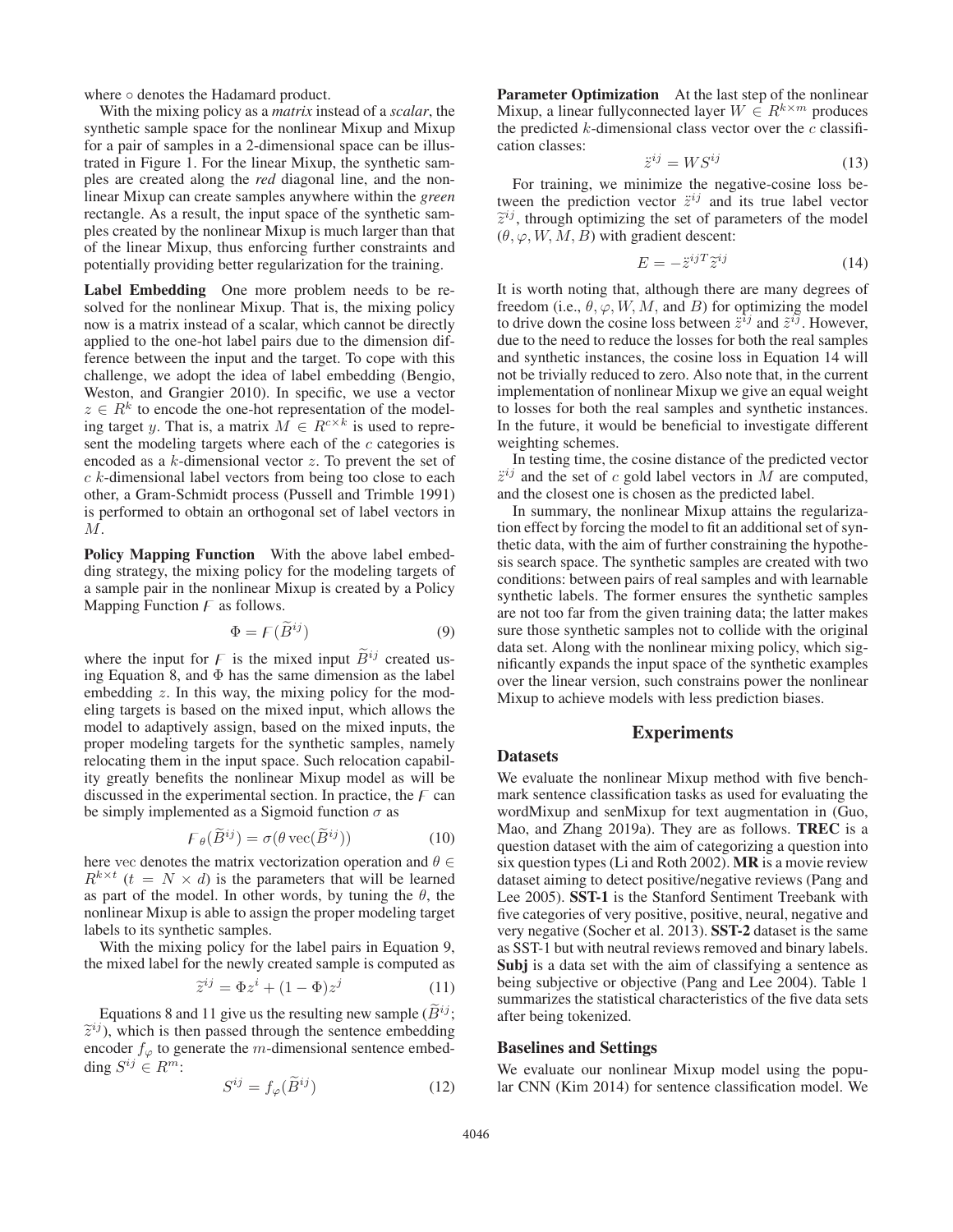| Data        | c              |    | N     |       | <b>Test</b> |
|-------------|----------------|----|-------|-------|-------------|
| <b>TREC</b> | 6              | 10 | 5952  | 9592  | 500         |
| SST-1       | 5              | 18 | 11855 | 17836 | 2210        |
| $SST-2$     | $\mathfrak{D}$ | 19 | 9613  | 16185 | 1821        |
| Subj        | 2              | 23 | 10000 | 21323 | CV          |
| MR          | $\mathfrak{D}$ | 20 | 10662 | 18765 | CV          |

Table 1: Summary for the datasets after tokenization. c: number of target labels. l: average sentence length. N: number of samples. V: vocabulary size. Test: test set size (CV means no standard train/test split was provided and thus 10 fold CV was used).

compare with four baselines: the original CNN (Kim 2014) (denoted as CNNsen), and three recent text augmentation methods including EDA (Wei and Zou 2019), wordMixup and senMixup (Guo, Mao, and Zhang 2019a). These augmentation strategies are less relied on additional text resources or domain knowledge.

- CNNsen is a convolutional neural networks model, and has been widely used for sentence classification baseline.
- EDA is a recent data augmentation method containing a set of 4 text augmentation techniques, including synonym replacement, random insertion, random swap, and random deletion.
- wordMixup is the straightforward application of Mixup on NLP tasks where linear interpolation applying on the word embedding level.
- senMixup is the Mixup applying to NLP tasks where linear interpolation is conducted in the hidden representation space, namely the layer before the Softmax layer.

We obtained the source codes for the comparison models from the authors in (Kim 2014) and in (Wei and Zou 2019). In our experiments, we follow the exact implementation and settings in (Kim 2014), (Guo, Mao, and Zhang 2019a), and (Wei and Zou 2019). Specifically, we use filter sizes of 3, 4, and 5, each with 100 feature maps; dropout rate of 0.5 and L2 regularization of 0.2 for the baseline CNN. For datasets without a standard development set we randomly select 10% of training data as development set. Training is done through Adam (Kingma and Ba 2014) over mini-batches of size 50. The pre-trained word embeddings are 300 dimensional GloVe (Pennington, Socher, and Manning 2014). For the nonlinear Mixup the mixing policy  $\alpha$  is set to the default value of one. The dimension of the label embedding in the nonlinear Mixup is 100. For each dataset, we train each model 10 times each with 80k steps, and compute their mean test errors and standard deviations.

## Predictive Accuracy

To evaluate the predictive performance of the nonlinear Mixup, we conduct four sets of experiments with various word embeddings settings: 1) learnable, randomly initialized word embeddings (denoted as RandomTune); 2) fixed, randomly initialized word embeddings (RandomFix); 3) learnable, pretrained word embeddings (PretrainTune), and fixed, pretrained word embeddings (PretrainFix).

The results on the learnable, randomly initialized word embeddings are presented in Table 2. The results in Table 2 show that the nonlinear Mixup outperformed all the four comparison baselines, ie., CNNsen, EDA, wordMixup and senMixup, on all the five datasets. For example, when compared with the CNNsen baseline, nonlinear Mixup improved over CNNsen with a large margin on all the five datasets. For instance, against the SST-2 and MR datasets, the improvements were 3.9% and 4.9%, respectively. When compared with wordMixup, the nonlinear Mixup increased the accuracy by at least 2% for four of the five testing datasets. When compare with the senMixup, nonlinear Mixup also improved over it by respectively 3.2%, 2.2%, and 2.7% on the SST-1, SST-2, and MR datasets, while only slight improvement was obtained on the Trec and Subj datasets. When consider the comparison with the EDA method, the nonlinear Mixup improved the predictive accuracy by at least 2% for all the five datasets. Interestingly, one can see that the EDA obtained similar predictive accuracy as the wordMixup on almost all the five datasets.

When the randomly initialized word embeddings are fixed during training, the results in Table 3 show that, again, the nonlinear Mixup outperformed all the other four comparison baselines on all the five datasets. Also, it is interesting to see that EDA outperformed both wordMixup and senMixup on the SST-2 and MR datasets with at lease 2.5%. For these two data sets, the nonlinear Mixup outperformed the wordMixup and senMixup by at least 3.8%.

The results obtained by the five testing methods when applying the GloVe pretrained word embeddings are presented in Tables 4 and 5. Results in the tables indicate that the nonlinear Mixup improved over all the comparison baselines on four of the five testing datasets (with a slight degradation on the Subj dataset). For example, when compared to the CNNsen, the nonlinear Mixup increased the predictive accuracy of the baseline by at least 2.5%. When compared with wordMixup and senMixup, the improvements were less than that with randomly initialized word embeddings as presented in Table 2. The largest improvement come from the MR data set, where the nonlinear Mixup outperformed CNNsen, wordMixup, and senMixup by 3.6%, 2.1%, and 2.8%, respectively. Similar patterns can be seen in Table 5 when the pretrained embeddings are fixed during training.

In short, these results indicate that the nonlinear Mixup significantly outperformed the linear Mixup, the CNN baseline, and two recent introduced text augmentation methods, in terms of predictive accuracy, on the five benchmarking text classification tasks.

Figure 2: Evolving gold label embeddings (left) and mixing policies for the label pairs (right) during training.

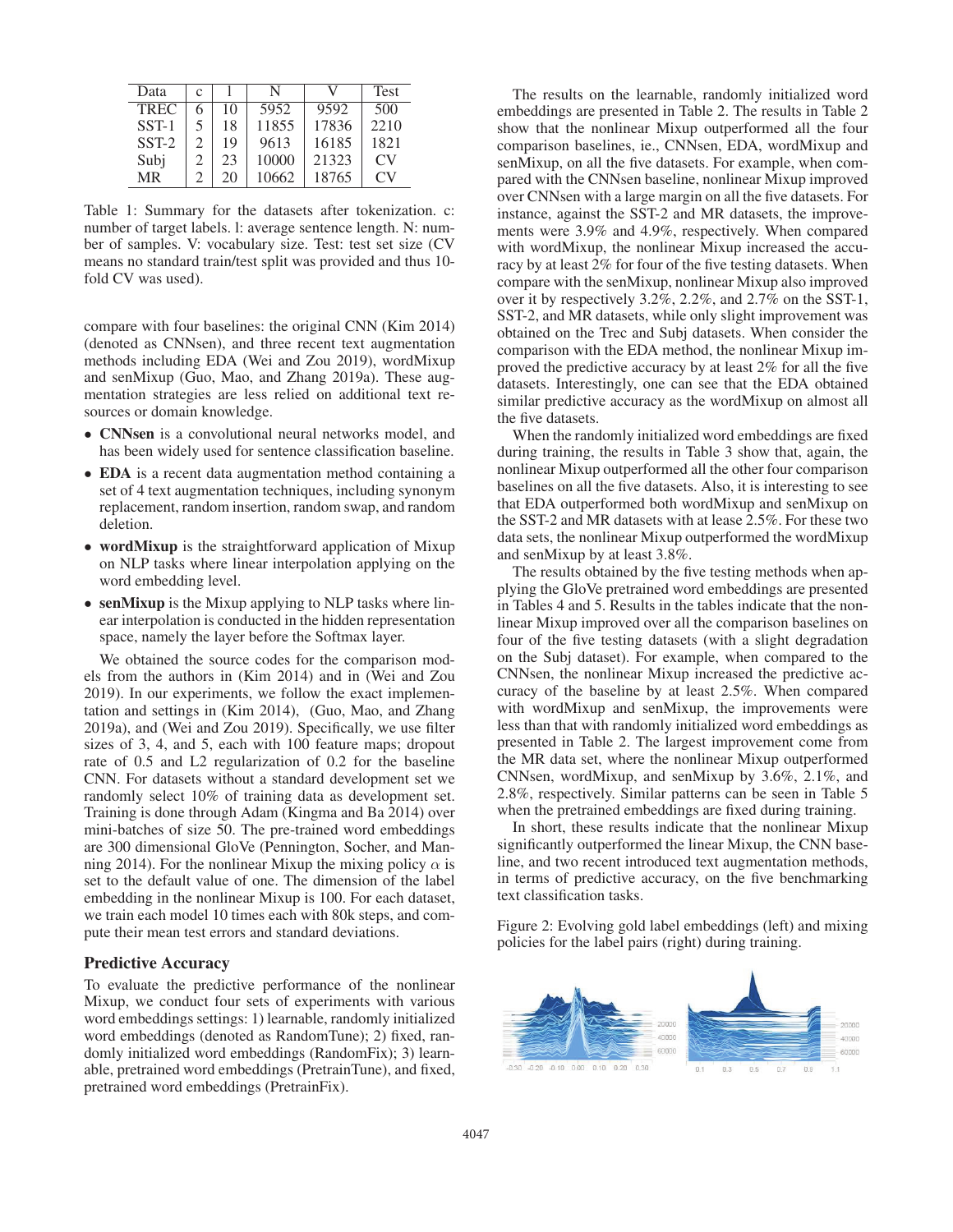| <b>RandomTune</b>      | Trec            | $SST-1$         | SST-2           | Subj            | <b>MR</b>       |
|------------------------|-----------------|-----------------|-----------------|-----------------|-----------------|
| $CNNsen^{\dagger}$     | $90.2 \pm 0.20$ | $43.6 \pm 0.19$ | $82.3 \pm 0.47$ | $90.6 + 0.45$   | $75.5 \pm 0.36$ |
| $EDA^{\ddagger}$       | $89.2 \pm 0.65$ | $45.1 \pm 0.54$ | $83.1 \pm 0.49$ | $90.8 \pm 0.44$ | $78.0 + 0.79$   |
| wordMixup <sup>†</sup> | $90.9 \pm 0.42$ | $45.2 \pm 0.90$ | $82.8 \pm 0.45$ | $92.9 \pm 0.41$ | $78.0 \pm 0.39$ |
| senMixup <sup>†</sup>  | $92.1 \pm 0.31$ | $45.2 \pm 0.22$ | $83.0 \pm 0.35$ | $92.7 + 0.38$   | $77.9 + 0.76$   |
| nonlinear Mixup        | $92.9 \pm 0.80$ | $47.4 \pm 0.41$ | $86.2 \pm 0.56$ | $93.0 \pm 0.31$ | $80.6 + 0.52$   |

Table 2: Accuracy (%) of the testing methods with randomly initialized, trainable word embeddings. We report mean scores over 10 runs with standard deviations (denoted  $\pm$ ). Best results highlighted in **Bold**. <sup>†</sup> indicates results extracted from the paper in (Guo, Mao, and Zhang 2019a);  $\frac{1}{4}$  indicates results obtained by running the source codes provided by the authors of (Wei and Zou 2019).

| <b>RandomFix</b>                         | Trec            | $SST-1$                | $SST-2$         | Subj            | <b>MR</b>       |
|------------------------------------------|-----------------|------------------------|-----------------|-----------------|-----------------|
| $CNNsen^{\dagger}$                       | $88.4 \pm 0.52$ | $40.3 \pm 0.77$        | $80.4 \pm 0.17$ | $88.2 \pm 0.50$ | $72.9 + 0.74$   |
| $EDA^{\ddagger}$                         | $90.6 \pm 0.45$ | $40.9 \pm 0.52$        | $80.5 \pm 0.60$ | $89.2 \pm 0.41$ | $76.7 + 0.89$   |
| wordMixup <sup>†</sup>                   | $90.9 \pm 0.58$ | $40.5 \pm 1.17$        | $77.5 \pm 0.33$ | $89.3 \pm 0.47$ | $74.2 \pm 1.15$ |
| senMixup <sup><math>\dagger</math></sup> | $88.8 \pm 1.10$ | $41.0 \pm 0.64$        | $77.6 + 0.76$   | $90.5 \pm 0.36$ | $72.6 \pm 0.67$ |
| nonlinear Mixup                          | $91.2 \pm 0.55$ | $\sqrt{42.6} \pm 0.85$ | $81.5 \pm 0.79$ | $90.7 + 0.49$   | $78.0 + 0.80$   |

Table 3: Accuracy (%) obtained by the testing methods with randomly initialized and fixed word embeddings. Best results highlighted in **Bold.** † indicates results extracted from the paper in (Guo, Mao, and Zhang 2019a);  $\ddagger$  indicates results obtained by running the source codes provided by the authors of (Wei and Zou 2019).

| <b>PretrainTune</b>    | Trec            | $SST-1$         | SST-2           | Subj            | <b>MR</b>       |
|------------------------|-----------------|-----------------|-----------------|-----------------|-----------------|
| $CNNsen^{\dagger}$     | $92.1 \pm 0.12$ | $46.3 \pm 0.35$ | $86.9 \pm 0.49$ | $94.4 \pm 0.36$ | $79.8 \pm 0.60$ |
| $EDA^{\ddagger}$       | $92.4 \pm 0.51$ | $46.9 + 0.27$   | $85.9 + 0.22$   | $92.9 \pm 0.31$ | $81.2 \pm 0.09$ |
| wordMixup <sup>†</sup> | $93.7 \pm 0.80$ | $48.2 \pm 0.91$ | $87.1 \pm 0.26$ | $94.7 + 0.45$   | $81.3 + 0.28$   |
| $senMixup^{\dagger}$   | $93.3 \pm 0.23$ | $48.6 \pm 0.23$ | $87.2 + 0.35$   | $94.9 + 0.34$   | $80.6 + 0.56$   |
| nonlinear Mixup        | $94.7 + 0.29$   | $49.3 \pm 0.42$ | $88.6 + 0.29$   | $93.9 + 0.19$   | $83.4 \pm 0.36$ |

Table 4: Accuracy (%) of the testing methods with pre-trained GloVe and trainable word embeddings. Best results highlighted in Bold.  $\dagger$  indicates results extracted from the paper in (Guo, Mao, and Zhang 2019a);  $\dagger$  indicates results obtained by running the source codes provided by the authors of (Wei and Zou 2019).

| <b>PretrainFix</b>                        | <b>Trec</b>     | $SST-1$         | SST-2           | Subj            | <b>MR</b>       |
|-------------------------------------------|-----------------|-----------------|-----------------|-----------------|-----------------|
| $CNNsen^{\dagger}$                        | $92.0 \pm 0.20$ | $44.6 \pm 0.56$ | $85.7 + 0.33$   | $94.5 \pm 0.36$ | $79.7 \pm 0.68$ |
| $EDA^{\ddagger}$                          | $93.9 + 0.36$   | $46.4 \pm 0.64$ | $86.6 \pm 0.26$ | $93.6 \pm 0.40$ | $82.8 \pm 0.37$ |
| wordMixup <sup>†</sup>                    | $94.2 \pm 0.52$ | $46.6 \pm 0.85$ | $84.5 \pm 0.54$ | $94.3 \pm 0.23$ | $79.7 \pm 0.52$ |
| senMixup <sup><math>\uparrow</math></sup> | $94.8 \pm 0.35$ | $46.5 \pm 0.23$ | $84.7 \pm 0.48$ | $95.0 + 0.22$   | $80.3 \pm 0.57$ |
| nonlinear Mixup                           | $95.1 \pm 0.28$ | $46.8 \pm 0.52$ | $86.8 + 0.34$   | $94.1 + 0.13$   | $83.3 + 0.56$   |

Table 5: Accuracy (%) obtained by the testing methods with pretrained GloVe and fixed word embeddings. Best results highlighted in Bold. <sup>†</sup> indicates results extracted from the paper in (Guo, Mao, and Zhang 2019a); <sup>‡</sup> indicates results obtained by running the source codes provided by the authors of (Wei and Zou 2019).

## Ablation Studies

To better understand the working mechanism of the nonlinear Mixup method, we conduct ablation studies using the SST-1 data set with randomly initialized, tunable word embeddings. This data set was chosen since it is the most difficult data set (with error rate lower than 50%) in our experimental studies.

Label Assignment for Synthetic Samples In Figure 2, we visualize how the label embeddings for the gold labels (left subfigure) and the learned mixing policies for the modeling targets (right subfigure) evolve during the training on the SST-1 data set. Note that, in our experiments, the mixing policy for the inputs is a uniform distribution due to the value of one is used in the Beta distribution.

Results in the left subfigure of Figure 2 indicate that the embeddings for the gold labels, namely matrix  $M$ , keep refining during training, but with more fluctuation at the beginning of the training and gradually stabilize at the end of the training. Results in the right subfigure of Figure 2 show that the mixing policies for the label pairs of the nonlinear Mixup tend to sit in the middle of [0, 1] at the beginning of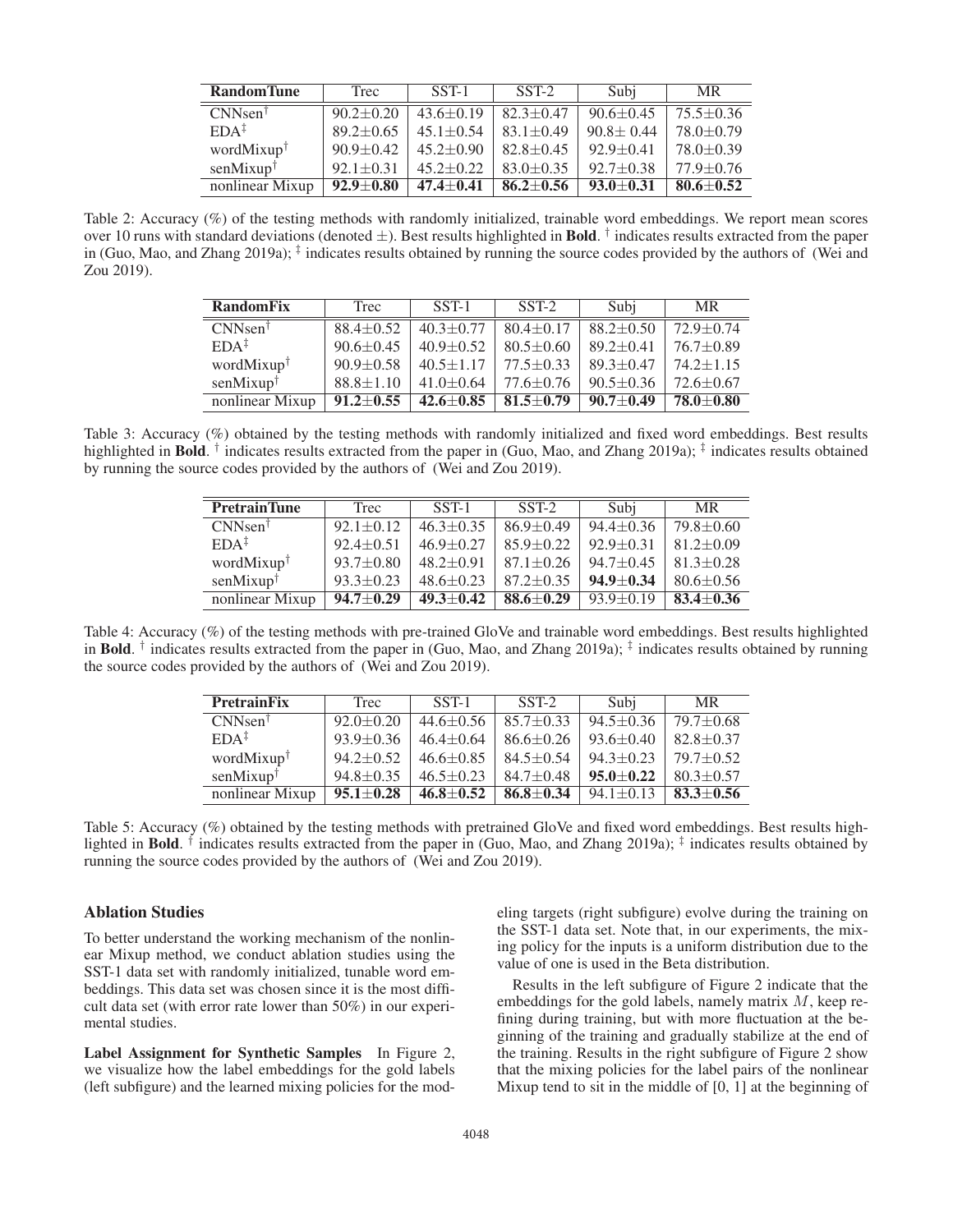Figure 3: Training loss (left) and validation accuracy (right) obtained by the nonlinear Mixup.



Table 6: Accuracy (%) obtained when varying the dimension of the gold label embedding in nonlinear Mixup.

500  $46.14$   $\pm 0.10$ 

| nonlinear Mixup | <b>Tuned Mappings</b> | <b>Fixed Mappings</b> |
|-----------------|-----------------------|-----------------------|
| Trec            | $92.9 \pm 0.80$       | $91.2 \pm 0.63$       |
| $SST-1$         | $47.4 \pm 0.41$       | $45.1 \pm 0.12$       |
| $SST-2$         | $86.2 + 0.56$         | $84.9 + 0.60$         |
| Subj            | $93.0 \pm 0.31$       | $90.9 + 0.49$         |
| MR              | $80.6 \pm 0.52$       | 79.5 ± 0.61           |

Table 7: Accuracy (%) of the testing methods using randomly initialized, trainable embeddings with fixed Policy Mapping Function in the nonlinear Mixup.

the training, and gradually move to put more weights to the two ends of the policy region, namely zero and one. At the end of the training, most of the mass sit at between [0, 0.5], and many having the value of zero or one, indicating that at the end of the training the learning tends to assign one of the sample pairs' label as the modeling target of the mixed sample.

Regularization Effect We also plot the training loss and testing accuracy across the 80K training steps on the SST-1 dataset in Figure 3. Figure 3 shows that the training loss curve of nonlinear Mixup (left subfigure) maintains a relatively high level, when compared to the CNNsen baseline where the training loss reduced to zero in less than 2k training steps. The relative high loss here allows the model to keep tuning. Such high loss is due to the much larger space of the synthetic samples, thus preventing the model from being over-fitted by limited number of examples. As a result, as shown on the right subfigure, even training for a long time, the nonlinear Mixup model is not overfitting.

Sensitivity to Label Embedding Dimension We also evaluate the sensitivity of the dimension for the label embedding in the nonlinear Mixup. We vary the dimension for the label embedding with 2, 10, 50, 100, 300, and 500, respectively. Results are presented in Table 6.

Results in Table 6 indicate that the nonlinear Mixup is insensitive to the dimensions used. As can be seen in the table, the accuracy obtained when varying the dimension of the label embeddings is similar.

With Fixed Policy Mapping Function We also conduct experiments with fixing the Policy Mapping Function in the nonlinear Mixup as depicted in Equation 9, aiming to understand the impact of the label assignment process in the nonlinear Mixup. Results are presented in Table 7.

Results in Table 7 indicate that when the function for label assignment is not allowed to modified after initialization, the predictive performance of the nonlinear Mixup degrades on all the five testing datasets. For example, against the SST-1, Trec, and Subj datasets, the accuracy dropped by 2.3%, 1.7%, and 2.1%, respectively.

Our hypothesis here is that allowing the Policy Mapping Function to be tuned enabled the networks to effectively relocate the mixed samples to avoid creating mixed samples that are collided with samples from the original dataset, which is an inherent issue in Mixup as discussed in (Guo, Mao, and Zhang 2019b). More discussions regarding this issue will be presented in the next section.

#### Effect of Out-Of-Manifold Samples

In this section, we aim to visualize the impact of the out-ofmanifold samples in the nonlinear Mixup model. We present the results on the Subjectivity dataset with a 2D bottleneck hidden representation in the middle of the network and with label embedding dimension of 2D as well. Doing so, we can visualize the evolving of the learned embeddings for both the sentences and labels. The Subjectivity data set was chosen because it is a relative easy data set for classification and perform well with the 2D bottleneck and label embeddings.

We trained a nonlinear Mixup with tailored architecture. In detail, following the 512 filters generated by the CNNsen (namely the layer before the Softmax layer), we use a fullyconnected Tanh layer of 2 units as a bottleneck layer, followed by two more fully-connected Tanh layers with 100 and 512 units respectively. For the label embedding dimension, we also use 2 instead of 100 for visualization purpose.

Embedding Clusters We visualize the 2D bottleneck representation for the original input samples as well as the label embeddings at 2k, 10k, and 20k steps. For these steps, the training errors are 80%, 100%, and 100% respectively. Results are presented in Figure 4, with positive inputs in red, negative inputs in blue, predicted labels for positive inputs in purple, predicted labels for negative inputs in green, and learned label embedding for the true positive label in yellow and true negative labels in brown.

Results in Figure 4 suggest that, as the learning progresses, the embeddings for both the inputs and true labels are tuning: after 2k steps (left subfigure), the input embeddings are gradually towards separating the two classes and the model achieves 100% accuracy at the 10 $k^{th}$  step (middle subfigure). At the same time, the networks also learned to generate predicted labels that are close to the gold label embeddings as shown in the middle of Figure 4.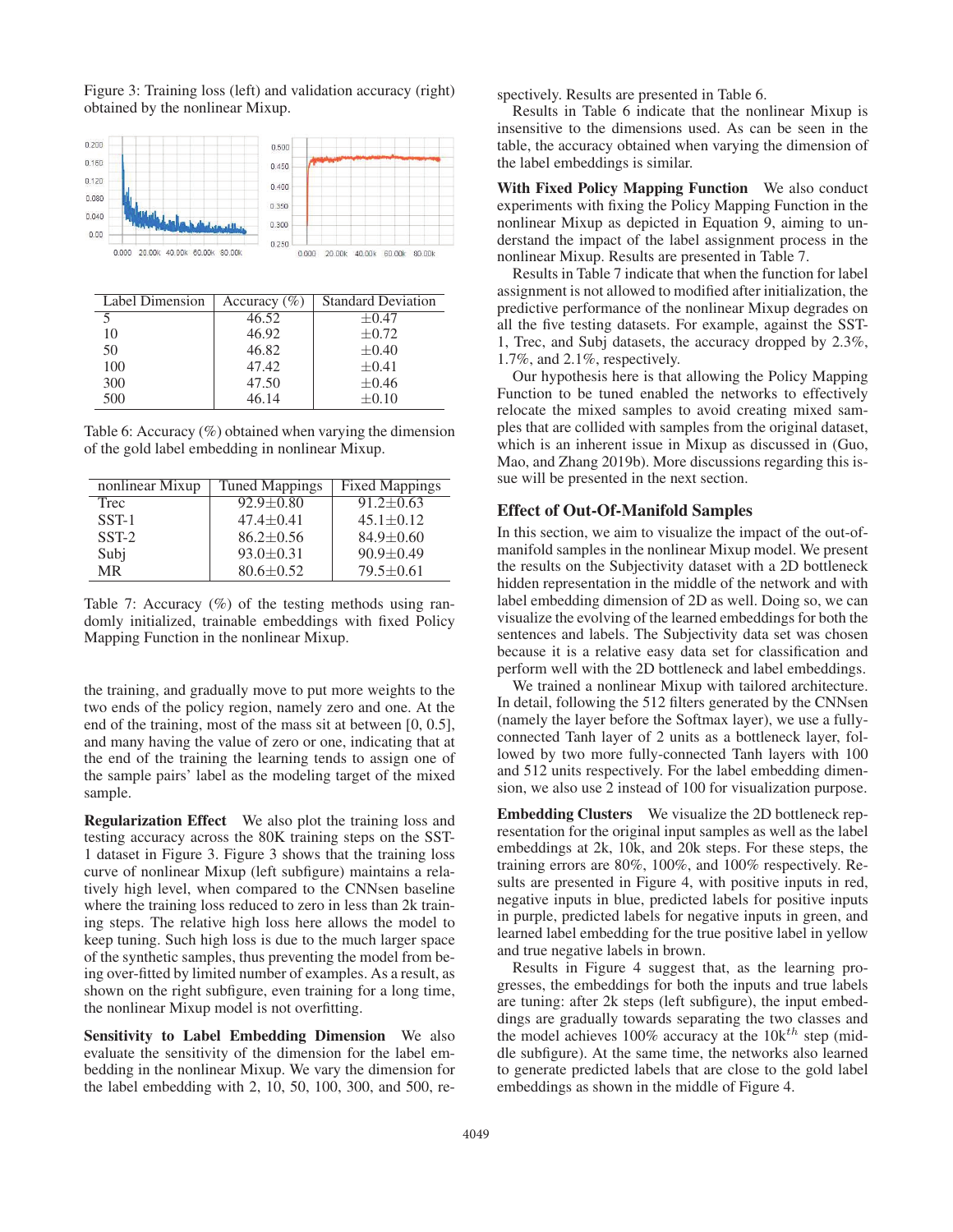Figure 4: 2D data embeddings, their corresponding predicted labels, and gold label embeddings when training on the Subjectivity data set with 2k, 10k, 20k steps, where the training accuracy for these steps were 80%, 100%, and 100%, respectively.



Figure 5: At the  $80k^{th}$  step of training, all training data samples from the same class are projected to the same point by the nonlinear Mixup (left subfigure). On the right, the projected embeddings of the validation data set are depicted.



On the right of Figure 4, where the training accuracy has reached 100%, the network is still tuning using the newly created mixed samples. As can been seen, both the input and label embeddings are continuously tuning after the 10k step. At the end of the 20k training steps (right subfigure), the input embeddings are separated into two tight clusters with distance far away than that of the  $10k^{th}$  step (middle subfigure). Also, as a result, the predicted labels are also highly overlapped with the embeddings of the gold labels.

These results suggest that the out-of-manifold samples help create tight representation cluster for training samples in each class and widen the gap between these clusters. These turnings happened long after the training accuracy on the original training set was not able to further increase.

Manifold Intrusion Avoidance Recall that, nonlinear Mixup expands the synthetic sample space from line to region for a sample pair (as illustrated in Figure 1), thus increasing the possibility of collision with the original samples. Nevertheless, we here argue that with the learnable Policy Mapping Function that is based on the input pairs, the networks is able to relocate the mixed sample to better avoid the manifold intrusion issue. In other words, through adaptively assigning soft-labels for the synthetic samples, the networks are in a position to re-locate the mixed samples to avoid collision with the original data samples.

In our experiments, keep training the nonlinear Mixup allows the networks to be tuned with new out-of-manifold samples that have not been seen before. Consequently, at the end of the  $80k^{th}$  training step, as depicted in the left subfig-

ure of Figure 5, all original samples belonging to the same class are projected to the same point. This observation suggests that at the end of the training, the model may have difficulty to find a valid space to avoid the intrusion issue. By collapsing the real samples of each class to a single point, the model can effectively alleviate the manifold intrusion issue because any mixing of the original data point pairs will not collide with samples from the original data points.

We also depicted the embeddings of the test samples on the right of Figure 5. The right subfigure shows that the embeddings of the test data samples are also squeezed into two clusters, but with much larger overlapped area than that of the training samples in the left subfigure.

## Related Work

Data augmentation is still a less touched area in natural language processing tasks due to high complexity of language. To this end, popular text augmentation approaches aim to transform the text with word replacements with either synonyms from handcrafted ontology such as a Word-Net (Zhang, Zhao, and LeCun 2015) or word similarity (Wang and Yang 2015; Kobayashi 2018). Some other NLP data augmentation methods are often devised for specific domains or require extra text resources (Sennrich, Haddow, and Birch 2015; Fadaee, Bisazza, and Monz 2017; Sahin and Steedman 2018). Recently, Easy Data Augmentation (EDA) (Wei and Zou 2019) is proposed. This approach contains a set of 4 different text augmentation techniques: synonym replacement, random insertion, random swap, and random deletion. Unlike these methods, our nonlinear Mixup does not rely on domain knowledge or additional text resources and leverages out-of-manifold samples.

Our method closely relates to wordMixup (Guo, Mao, and Zhang 2019a), which is a straightforward adaptation of Mixup in image to sentence classification. Also, our approach is related to senMixup (Guo, Mao, and Zhang 2019a), which is exactly the same as wordMixup except that the interpolation is performed on the last hidden layer. Unlike wordMixup and senMixup which deploy linear interpolation with a scalar policy, our method embraces a nonlinear interpolation policy. Also, the input and label in the word-Mixup and senMixup share the same mixing policy. On the contrary, nonlinear Mixup learns the mixing policy for the modeling target pairs based on the mixed input pairs.